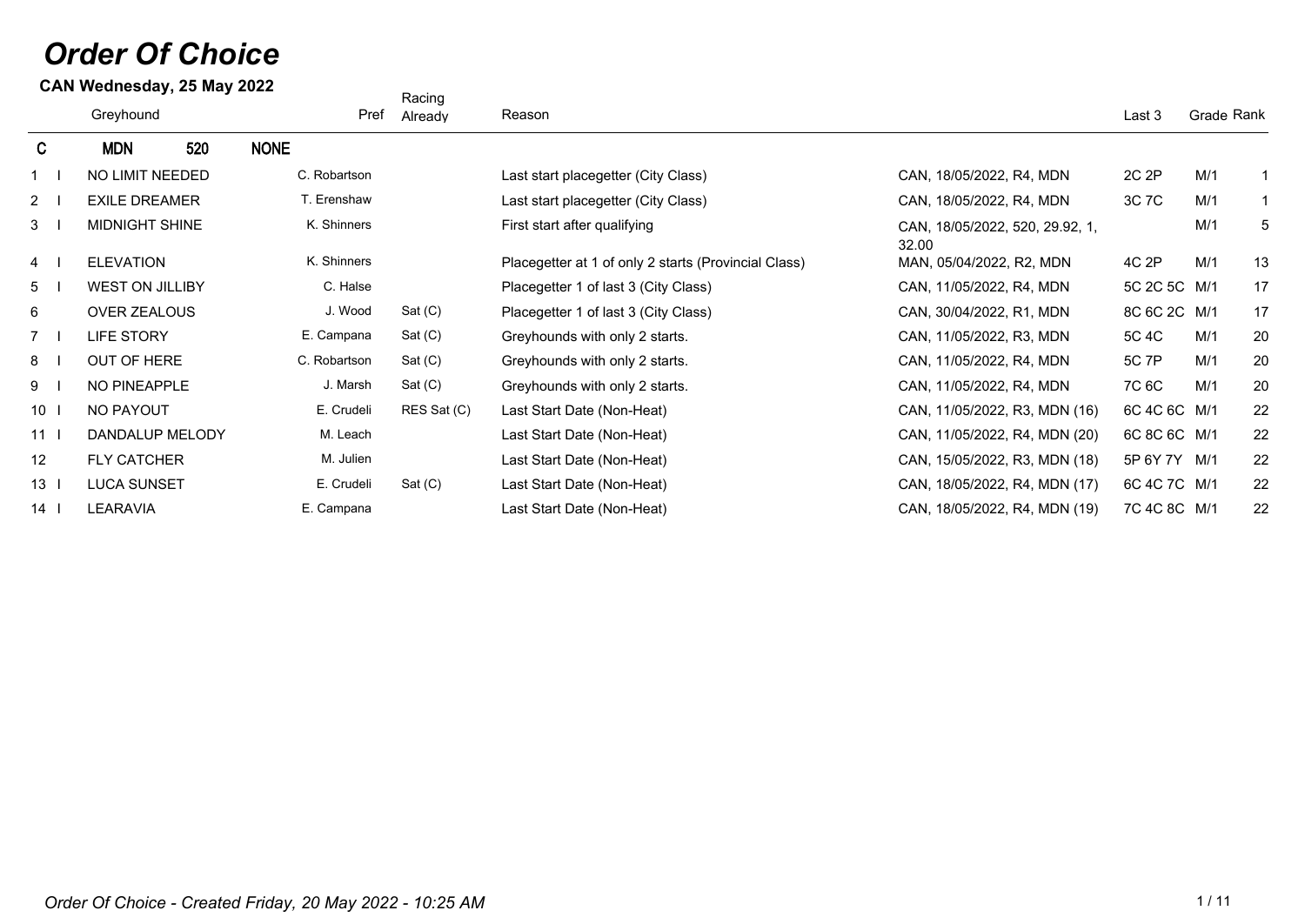|                 | CAN Wednesday, 25 May 2022 |     |                      | Racing          |                                            |                               |              |            |                |
|-----------------|----------------------------|-----|----------------------|-----------------|--------------------------------------------|-------------------------------|--------------|------------|----------------|
|                 | Greyhound                  |     |                      | Pref<br>Already | Reason                                     |                               |              | Grade Rank |                |
| C.              | <b>NOV</b>                 | 520 | <b>NONE</b>          |                 |                                            |                               |              |            |                |
|                 | <b>OUR DREAM GIRL</b>      |     | C. Robartson         |                 | Last start winner (City Class)             | CAN, 18/05/2022, R4, MDN      | 1C 2C        | 5/2        |                |
| $2^{\circ}$     | YOUR MATE                  |     | E. Crudeli           |                 | Last start placegetter (City Class)        | CAN, 18/05/2022, R8, NOV      | 2C 6C 5C 5/2 |            | $\overline{2}$ |
| 3               | <b>GARNETT'S GEM</b>       |     | J. Marsh             |                 | Last start placegetter (City Class)        | CAN, 18/05/2022, R5, NOV      | 3C 1C 3C 5/2 |            | $\overline{2}$ |
| 4               | <b>REFUND TUX</b>          |     | C. Halse             |                 | Last start placegetter (City Class)        | CAN, 18/05/2022, R8, NOV      | 3C 1C 6C 5/2 |            | $\overline{2}$ |
| 5               | <b>RIPPIN' HARRY</b>       |     | S. Williams          | Sat(C)          | Last start placegetter (City Class)        | CAN, 14/05/2022, R1, NOV      | 3C 6C 3C 5/2 |            | $\overline{2}$ |
| 6               | MR. WICK                   |     | J. Jormanainen-Davis |                 | Winner 1 of last 3 (City Class)            | CAN, 11/05/2022, R8, NOV      | 6C 1C 3C 5/2 |            | 8              |
| $\overline{7}$  | SONOVA GUNN                |     | G. Horne             |                 | Placegetter 1 of last 3 (City Class)       | CAN, 04/05/2022, R5, NOV      | 5C 4C 2C 5/2 |            | 12             |
| 8               | <b>MOLFETTA KNIGHT</b>     |     | N. Minutillo         |                 | Winner 1 of last 3 (Country Class, Non-P5) | CAN, 09/05/2022, R6, NOV      | 8P 1Y 6P 5/2 |            | 20             |
| 9               | <b>SASSY BLADE</b>         |     | <b>B.</b> Mcpherson  |                 | Last Start Date (Non-P5)                   | CAN, 07/05/2022, R2, NOV (20) | 8C 7P 5P 5/2 |            | 23             |
| 10              | DANDALUP PHOENIX           |     | M. Leach             |                 | Last Start Date (Non-P5)                   | CAN, 11/05/2022, R8, NOV (20) | 6C 8C 6C 5/2 |            | 23             |
|                 |                            |     |                      |                 | <del>Last Clart Date (Non-P5)</del>        | CAN, 10/05/2022, R5, NOV (10) |              |            | -20-           |
| $12-1$          | <b>DIRT DEMON</b>          |     | K. Moore             |                 | Last Start Date (Non-P5)                   | CAN, 18/05/2022, R5, NOV (19) | 4C 8C 7C 5/2 |            | 23             |
| 13 <sup>7</sup> | WHO TOLD TUFF              |     | A. Smithson          | Sat(C)          | Winner 1 of last 3 (Provincial Class)      | MAN, 29/04/2022, R1, NOV      | 4C 1P 3P 5/2 |            | 29             |
| 14              | <b>BIONIC POLLY</b>        |     | E. Crudeli           | Sat(C)          | Placegetter 1 of last 3 (Provincial Class) | MAN, 06/05/2022, R4, NOV      | 5C 3P 5P 5/2 |            | 36             |
| 15              | SPECIAL GUNN               |     | G. Horne             |                 | Last Start Date (Non-Heat)                 | CAN, 18/05/2022, R8, NOV (15) | 4C 4C 7C 5/2 |            | 38             |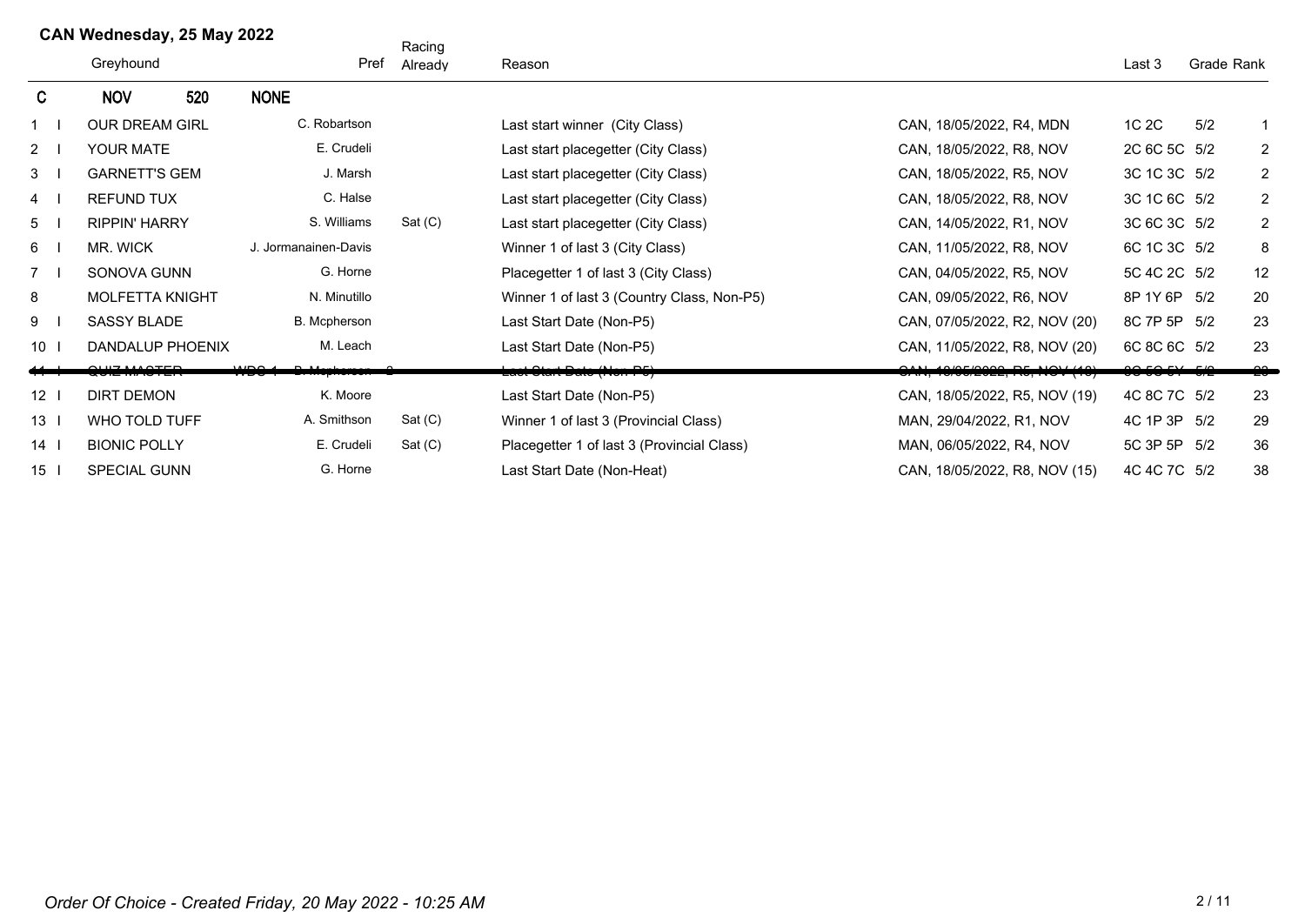## **CAN Wednesday, 25 May 2022**

|                |           | Greyhound               | . . |             | Pref                 | Racing<br>Already | Reason                                     |                                | Last 3         | Grade Rank |     |
|----------------|-----------|-------------------------|-----|-------------|----------------------|-------------------|--------------------------------------------|--------------------------------|----------------|------------|-----|
| P.             |           | 4/5                     | 520 | <b>NONE</b> |                      |                   |                                            |                                |                |            |     |
|                |           | YAHOO SERIOUS           |     |             | A. Smithson          |                   | Unplaced runners table. (Non-Grade 5)      | CAN, 19/03/2022, R11, FFA (14) | 4C 6C 4P 4/1/2 |            | -41 |
|                | $2 \mid$  | <b>RIPPIN' TOMAHAWK</b> |     |             | S. Williams          | Sat(C)            | Last start placegetter (City Class)        | CAN, 14/05/2022, R3, FFA       | 2C 1C 1C 4/1/3 |            | 43  |
|                | $3 \mid$  | SITIZANO ROCKS          |     |             | F. Farrell           |                   | Last start placegetter (Provincial Class)  | CAN, 18/05/2022, R7, 5         | 2P 2P 3P 5/2   |            | 45  |
|                | 4         | LIKE YOU                |     |             | C. Dagostino         |                   | Last start win or place (Country Class)    | CAN, 15/05/2022, R8, 5/6       | 1Y 1Y 2Y 5/2   |            | 54  |
|                | $5 \quad$ | LARKIN MONELLI          |     |             | E. Campana           |                   | Placegetter 1 of last 3 (Provincial Class) | CAN, 11/05/2022, R6, 4/5       | 7P 3P 5P 5/2   |            | 56  |
| 6 I            |           | <b>READY FOR MAGIC</b>  |     |             | E. Crudeli           |                   | Winner 1 of last 3 (Country Class)         | CAN, 11/05/2022, R13, 5        | 5P 1Y 4Y 5/2   |            | 59  |
| $\overline{7}$ |           | <b>JIMMY ROCKS</b>      |     |             | J. Wood <sub>2</sub> |                   | Winner 1 of last 3 (Country Class)         | CAN, 20/04/2022, R10, 5/6      | 6P 2Y 1Y 5/2   |            | 59  |
| $8-1$          |           | <b>GLORIOUS GUNN</b>    |     |             | G. Horne             |                   | Winner 1 of last 3 (Country Class)         | CAN, 11/05/2022, R12, 5/6      | 8P 1Y 3Y 5/2   |            | 59  |
| 91             |           | <b>EXHILARATE</b>       |     | (R)         | K. Shinners 2        |                   | Placegetter 1 of last 3 (Country Class)    | CAN, 09/05/2022, R10, 5        | 6Y 2Y 5P 5/2   |            | 60  |
|                | $10-1$    | CHESTNUT MONELLI (R)    |     |             | S. Williams          |                   | Unplaced runners table.                    | CAN, 18/05/2022, R7, 5 (16)    | 4P 6C 6C 5/1   |            | 61  |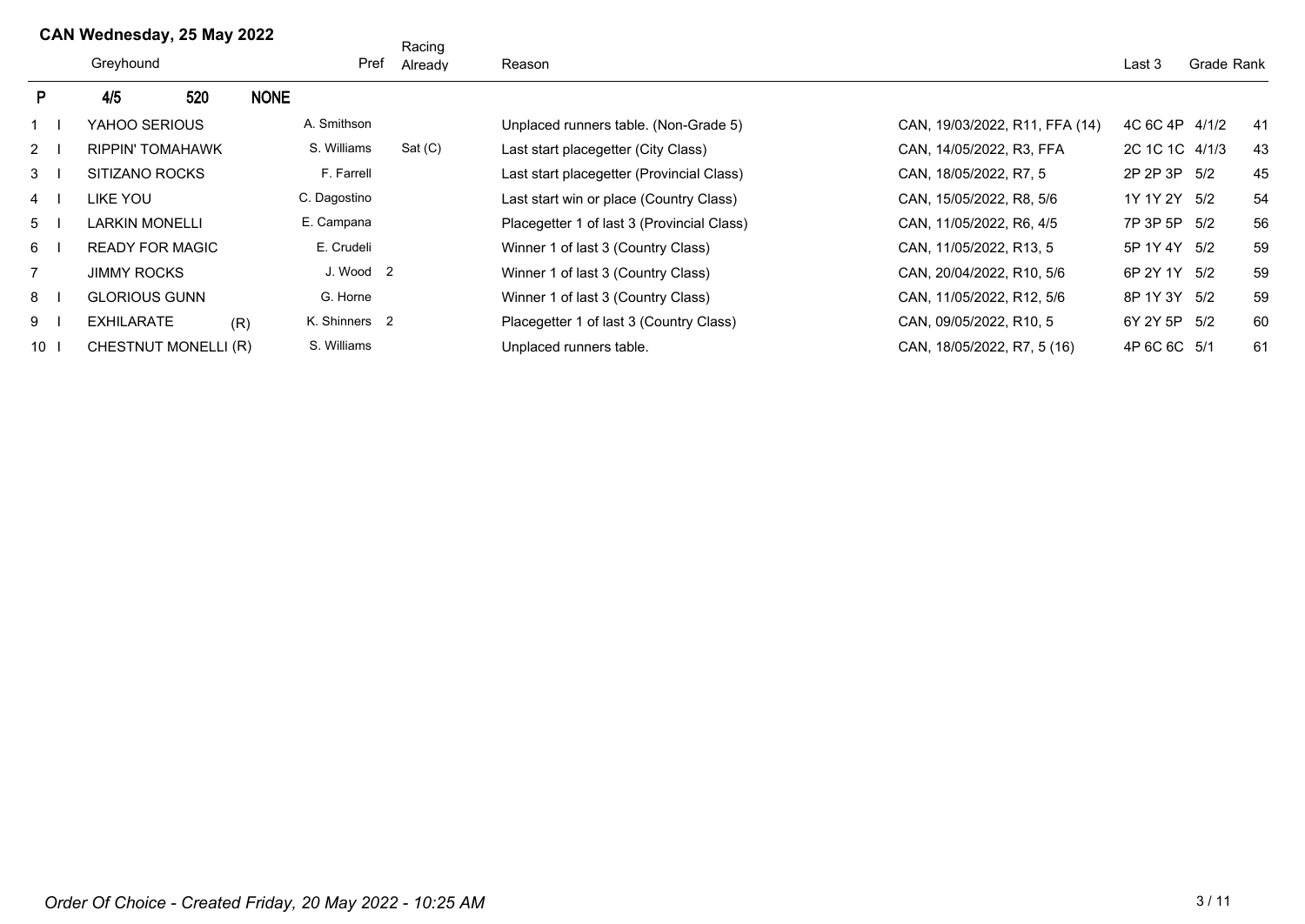|                 | CAN Wednesday, 25 May 2022<br>Greyhound |                       |             | Pref                | Racing<br>Already | Reason                                                       |                                                      |                             | Grade Rank |          |
|-----------------|-----------------------------------------|-----------------------|-------------|---------------------|-------------------|--------------------------------------------------------------|------------------------------------------------------|-----------------------------|------------|----------|
| Y               | <b>NOV</b>                              | 275                   | <b>NONE</b> |                     |                   |                                                              |                                                      |                             |            |          |
| $\mathbf{1}$    | <b>CORRINA GUNDI</b>                    |                       |             | C. Bennett          | Sun(C)            | Last start placegetter (Country Class)                       | CAN, 16/05/2022, R2, NOV                             | 2Y 5Y 8P                    | 5/2/3      | 6        |
| $\overline{2}$  | MOLFETTA SUNSET                         |                       |             | N. Minutillo        | Sun(C)            | Last start placegetter (Country Class)                       | CAN, 15/05/2022, R1, NOV                             | 3Y 3Y 8Y 5/2/2              |            | 6        |
| 3               | MOLFETTA BELLE                          |                       |             | N. Minutillo        | RES Mon (C)       | Last start placegetter (Country Class)                       | CAN, 18/05/2022, R1, NOV                             | 3Y 4Y 6Y 5/2/3              |            | 6        |
|                 |                                         | WOLOV IT DUONDA WOO 4 |             | $F$ $C$ and all $T$ |                   | Winner 1 of last 3 (Country Class)                           | OMLALOALOOOO, DOLIMOUL                               | $0 \vee 0 \vee 1 \vee 1$    |            |          |
| 5               | <b>BELIEVIN' BLADE</b>                  |                       |             | B. Mcpherson        |                   | Placegetter 2 of last 3 (Country Class)                      | CAN, 09/05/2022, R2, NOV                             | 5Y 2Y 3Y                    | 5/2/3      | 20       |
| 6               | SHINBONER PRAISE (R)                    |                       |             | G. Hall             | Mon $(C)$         | Placegetter 1 of last 3 (Country Class)                      | MAN, 05/05/2022, R1, NOV                             | 8P 7Y 2Y                    | 5/2/3      | 24       |
| $\overline{7}$  | <b>SHINBONER GIRL</b>                   |                       | (R)         | G. Hall             | Mon $(C)$         | Placegetter 1 of last 3 (Country Class)                      | CAN, 30/03/2022, R9, NOV                             | 8Y 3Y 4Y                    | 5/2/3      | 24       |
|                 | <u>CLIINDONIED CDAZV</u>                |                       |             | $C$ $Hall$          | Man(              | aat Ctart Data (Nan Haat)                                    | $MAN A/AE/0000$ DO $NON/4E$                          | $EVI$ $EVI$ $EVI$ $EIO$ $I$ |            | $\Omega$ |
|                 | $\sim$ The points $\sim$                |                       |             |                     | $\sim$ 10)        | للمصالح وسماله المستحقيقة<br><u>רמטר טומה ראמט הזטח הטמה</u> | $\Omega$<br><u>, טו ז ז ער הער הער השטושט היוויש</u> | 2D LYZD LQQ                 |            |          |
| 10              | <b>OUTLAW GIGI</b>                      |                       |             | C. Bainbridge       |                   | Last Start Date (Non-Heat)                                   | CAN, 11/05/2022, R1, NOV (17)                        | 5Y 7Y 5Y                    | 5/2/3      | 25       |
| 11              | <b>BREAK IN BEAUTY</b>                  |                       |             | J. Thompson         |                   | Last Start Date (Non-Heat)                                   | CAN, 16/05/2022, R3, NOV (15)                        | 7Y 4Y 4Y                    | 5/2/3      | 25       |
| مه              | <u>KATIE QUOTA</u>                      |                       |             | $M$ Ctowart         | Man(0)            | <u> Last Start Dats (Nen Heat)</u>                           | CAN 4C/CE/2022 D2 NOL/47)                            | $EVI$ $TV$ $EVI$ $EIO$ $O$  |            | عم       |
| 13 <sup>1</sup> | <b>KELLY GUSTO</b>                      |                       |             | M. Stewart          | RES Mon (C)       | Last Start Date (Non-Heat)                                   | CAN, 16/05/2022, R2, NOV (18)                        | 8Y 6Y 4Y                    | 5/2/3      | 25       |
| $14$ l          | SOMETHING FUN                           |                       |             | L. Isaac 1          |                   | Last Start Date (Non-Heat)                                   | CAN, 18/05/2022, R1, NOV (18)                        | 6Y 5Y 7Y                    | 5/2/3      | 25       |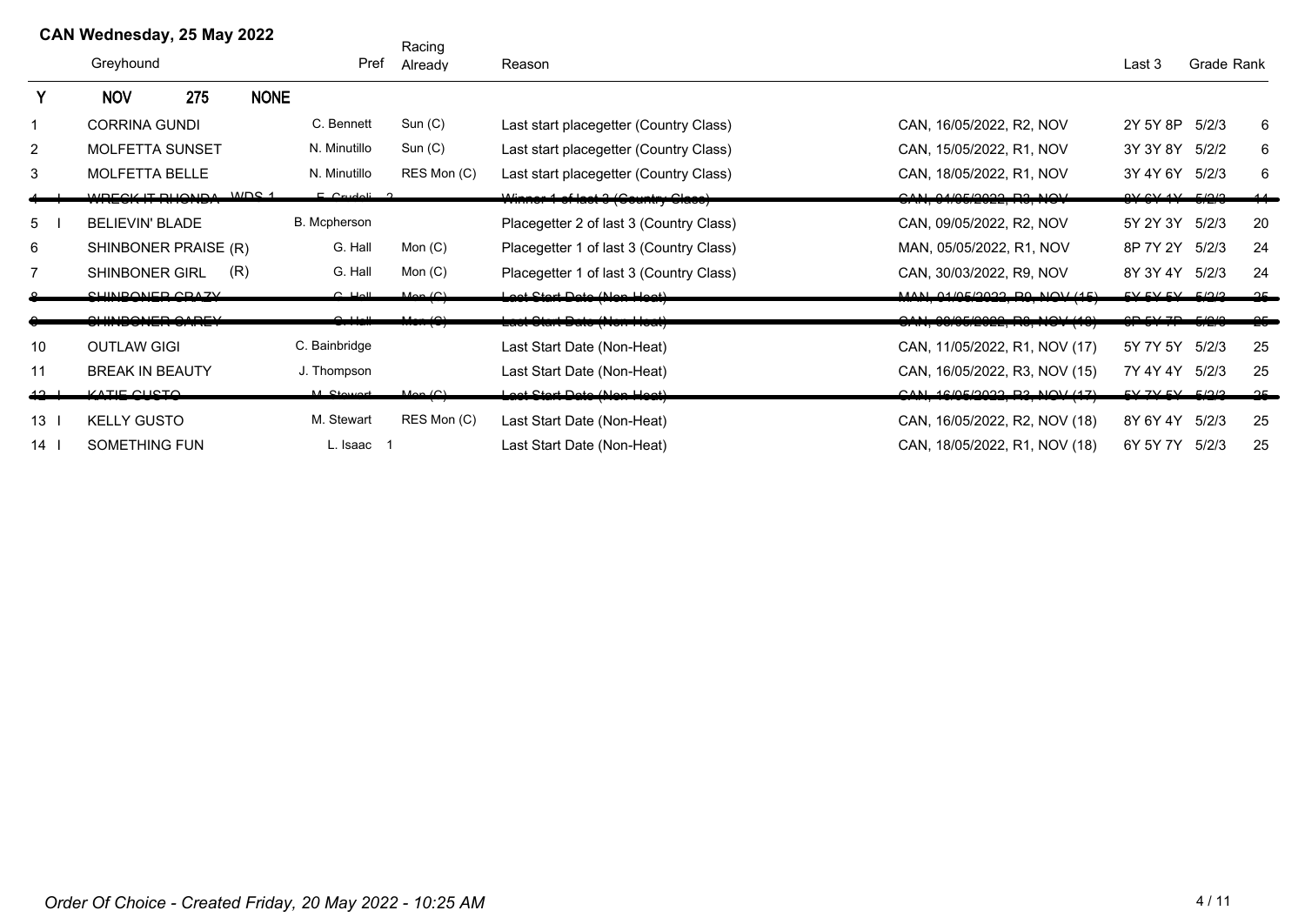|           | CAN Wednesday, 25 May 2022 |     |             |                      | Racing      |                                        |                                |                |       |            |
|-----------|----------------------------|-----|-------------|----------------------|-------------|----------------------------------------|--------------------------------|----------------|-------|------------|
|           | Greyhound                  |     |             | Pref                 | Already     | Reason                                 |                                |                |       | Grade Rank |
| Υ         | 5/6                        | 380 | <b>NONE</b> |                      |             |                                        |                                |                |       |            |
|           | <b>SURPRISED FUN</b>       |     |             | L. Isaac             |             | Last start winner (Country Class)      | CAN, 18/05/2022, R1, NOV       | 1Y 3Y 5Y 5/2/3 |       | 3          |
| $2 \mid$  | <b>GAGGLE OF FUN</b>       |     |             | L. Isaac             |             | Last start placegetter (Country Class) | CAN, 18/05/2022, R11, 5/6      | 2Y 4Y 4Y       | 5/1/1 | -6         |
| $3 \mid$  | <b>ECLIPSING FUN</b>       |     |             | L. Isaac             |             | Winner 1 of last 3 (Country Class)     | CAN, 11/05/2022, R1, NOV       | 7Y 1Y 3Y       | 5/2/2 | - 14       |
| $4 \mid$  | <b>MY BOY BAILEY</b>       |     |             | E. Crudeli           | RES Sat (C) | Winner 1 of last 3 (Country Class)     | CAN, 11/05/2022, R10, 6        | 4Y 3C 1Y 5/2/2 |       | 14         |
| $5 \quad$ | LITTLE MISS AVA            |     |             | E. Crudeli 2 Sat (C) |             | Last Start Date (Non-Heat)             | CAN, 11/05/2022, R12, 5/6 (18) | 4Y 6P 8P       | 5/1/1 | 25         |
| 6         | <b>REALLY SURPRISED</b>    |     |             | B. Mcpherson         |             | Last Start Date (Non-Heat)             | CAN, 18/05/2022, R11, 5/6 (19) | 6Y 7Y 6P       | 5/2/1 | 25         |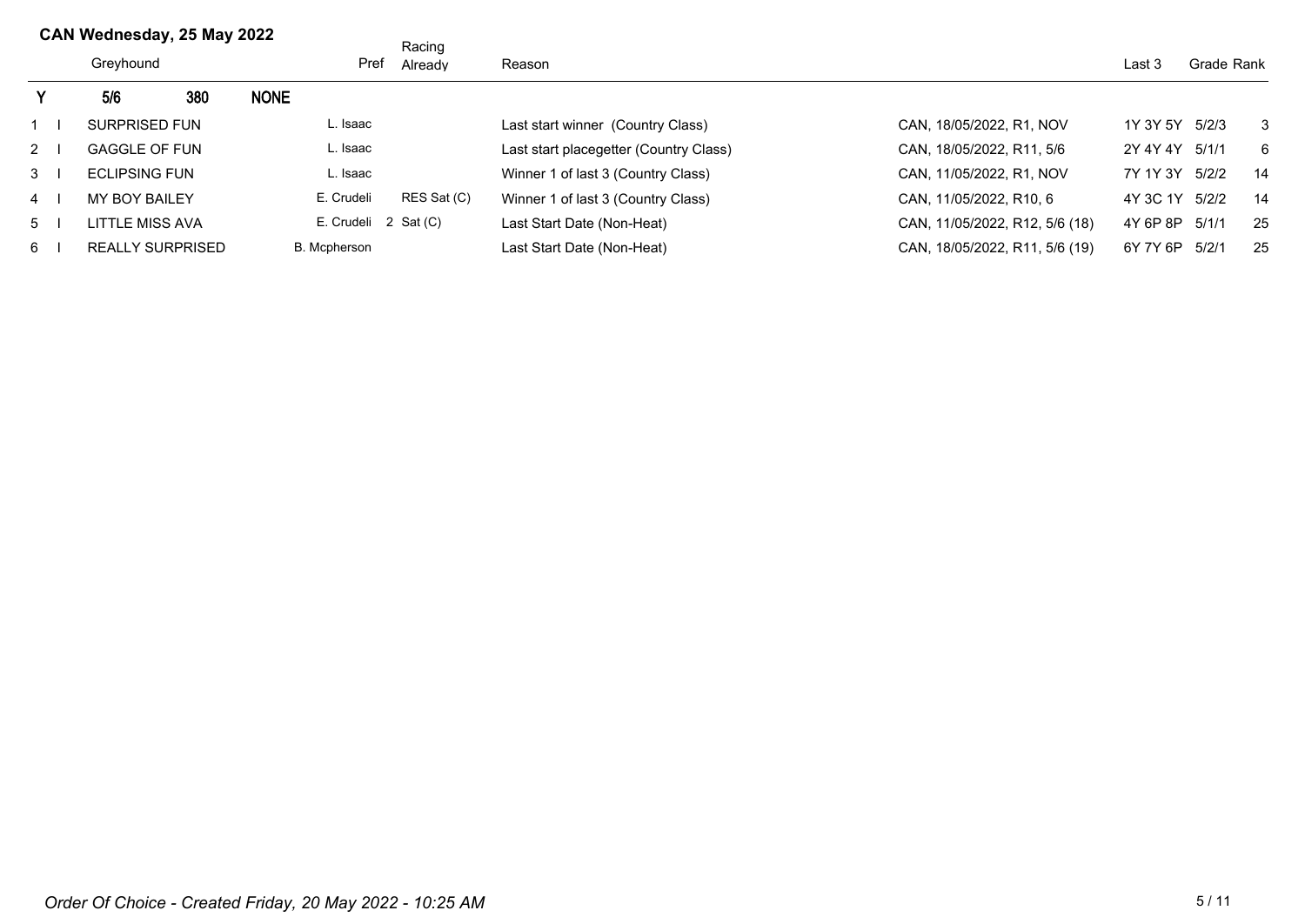|              | CAN Wednesday, 25 May 2022                      |                  | Racing                                        |                                                                                      |                                                                      |                                                       |    |          |
|--------------|-------------------------------------------------|------------------|-----------------------------------------------|--------------------------------------------------------------------------------------|----------------------------------------------------------------------|-------------------------------------------------------|----|----------|
|              | Greyhound                                       |                  | Pref<br>Already                               | Reason                                                                               | Last 3                                                               | Grade Rank                                            |    |          |
|              | 380<br>6                                        | <b>NONE</b>      |                                               |                                                                                      |                                                                      |                                                       |    |          |
|              | <b>WEST ON ELYSSE</b>                           | 5/6              | C. Bennett                                    | Last start placegetter (Country Class)                                               | CAN, 11/05/2022, R10, 6                                              | 3Y 8Y 6Y 6/1                                          |    | 6        |
| $\mathbf{2}$ | <b>OWL PRETTY</b>                               | 5/6              | G. Horne 2                                    | Last start placegetter (Country Class)                                               | CAN, 18/05/2022, R9, 6                                               | 3Y 6Y 8Y 6/1                                          |    | 6        |
|              | 100000101011111<br><u> האוםואז בבוסבר הסירו</u> | MDC <sub>1</sub> | $F = F + mc + H$<br>$\overline{\phantom{0}}$  | Twoorve greymound (Obunuly Oldoo, Non-Ficar)                                         | 1010F10000 D11 F10<br><del>UNIS, TURUZUZZ, ISTI, URU</del>           | $\sim$ $\sim$<br><del>,,,,,,,</del>                   | ּי |          |
|              | <del>1107110211</del>                           | حمصيت<br>,,,,,   | <del>ivi. Luduri</del>                        | <u> Treserve greynoana (Country Class, Non-Heat)</u>                                 | טורו , וטו טעשו, ווחס                                                | <del>,,,,,,,,,,,,,</del>                              |    |          |
| 5            | MY MATE DANNO                                   | (R5/6)           | C. Bennett                                    | Greyhounds dropping a grade (Country Class)                                          | CAN, 04/05/2022, R11, 4/5                                            | 6Y 6P 2Y 6/1                                          |    | 8        |
| 6            | <b>WIZARD'S FORCE</b>                           | (R5/6)           | C. Bainbridge                                 | Greyhounds dropping a grade (Country Class)                                          | CAN, 18/05/2022, R6, 5                                               | 8Y 2Y 8Y 6/1                                          |    | 8        |
|              | <del>un menderation</del>                       | MDD              | <del>7 100011 10</del><br><del>. oanmow</del> | Orcynounus uropping a grauc (Country Crass)                                          | טרוז, וטוטשובעב, ודוב, טוט                                           | <del>ərərər</del>                                     | ᠊ᠳ |          |
|              | <b>CMITUM VEFOINIO</b><br>---------------       | MDC <sub>1</sub> | D Cook 2 DEC Cup (C)                          | Discovered of Lot Office Original Olasa)<br>r ravogottor i or raot o jovantry orașej | $OMUAPDCDOOQ-DAQ-CDQ$<br>טוס <del>, בווון, בכסכוסוסוסו, ווה</del> זכ | $CVM$ $QV$ $QV$ $QH$                                  |    | $\Omega$ |
|              | $\Gamma$                                        | MDC <sub>1</sub> | <b>E</b> Australia                            | D.<br>That was a home of the monday of the contract of                               | Q<br><del>ט , אזון, שאטובטבר, ווידי</del>                            | $T_{\rm M}$ $\sim$ $\sim$ $\sim$ $\sim$ $\sim$ $\sim$ |    |          |
| ᠇ᠣ           | ד אסייז בוטרו וויורעו בוטרובבוו                 |                  |                                               | ταδι σιαπ <del>υαις (ινοπ-ποαι<i>)</i></del>                                         | <u>UAIN, ZHIUHIZUZZ, INTU, UIU IZT</u>                               | <del>01 11 01 - 011</del>                             |    | ΖJ       |
|              | VOLUDE KIDDING                                  | $MDS_1$          | $C$ Rainbridge $2$                            | Loot Ctart Data (Nan Hoot)                                                           | CAN 10/0E/2022D0E/101                                                | $0V$ $AV$ $7V$ $6/4$                                  |    | $\Omega$ |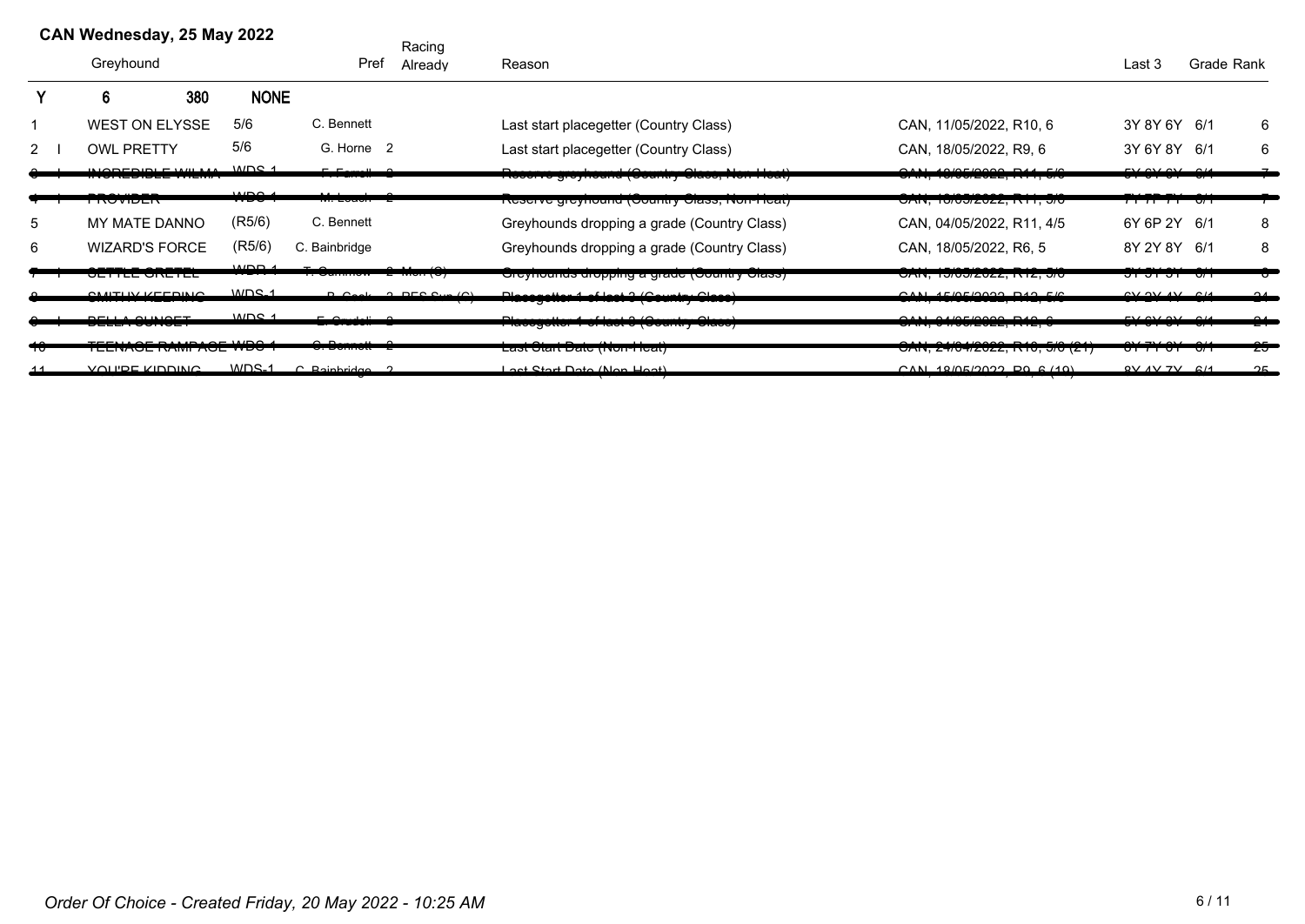|                 | CAN Wednesday, 25 May 2022 |                            |     |             | Racing         |             |                                                         |                               |                |            |    |
|-----------------|----------------------------|----------------------------|-----|-------------|----------------|-------------|---------------------------------------------------------|-------------------------------|----------------|------------|----|
|                 |                            | Greyhound                  |     |             | Pref           | Already     | Reason                                                  |                               | Last 3         | Grade Rank |    |
| Y               |                            | <b>FFA</b>                 | 380 | <b>NONE</b> |                |             |                                                         |                               |                |            |    |
|                 |                            | <b>MARLOU MISS</b>         |     | <b>FFA</b>  | J. Wood        |             | Last start win or place (Provincial Class, Non-Grade 5) | CAN, 14/05/2022, R10, FFA     | 3P 1P 1P 1/1   |            | 12 |
| 2               |                            | <b>SAPPHIRE ROSE</b>       |     | <b>FFA</b>  | K. Charles     |             | Placegetter 1 of last 3 (Provincial Class, Non-Grade 5) | CAN, 23/04/2022, R6, OPEN     | 8Y 6P 2P 1/1   |            | 24 |
| 3               |                            | <b>HEREKINO FUN</b>        |     | <b>FFA</b>  | L. Isaac       |             | Placegetter 1 of last 3 (Country Class, Non-Grade 5)    | CAN, 13/04/2022, R7, FFA      | 5P 4P 3Y 1/2   |            | 28 |
| $\overline{4}$  |                            | <b>BIG BOY BUNDY</b>       |     | FFA         | R. Noden       |             | Last start placegetter (Country Class, Non-Grade 5)     | CAN, 18/05/2022, R12, FFA     | 3Y 1Y 2P       | 2/1/2      | 17 |
| 5               |                            | <b>MACK ATTACK</b>         |     | <b>FFA</b>  | <b>B.</b> Cook |             | Last start winner (Country Class, Non-Grade 5)          | MAN, 19/05/2022, R6, 4/5      | 1Y 7Y 4Y       | 3/1/2      | 18 |
| 6               |                            | <b>JIMMY GOAT ROSE</b>     |     | FFA         | G. Price       |             | Placegetter 1 of last 3 (Provincial Class, Non-Grade 5) | CAN, 16/04/2022, R12, FFA     | 5Y 5P 2P       | 3/1/1      | 24 |
|                 |                            | <b>BONANZA MONELLI 3/4</b> |     |             | B. Cook        | RES Sun (C) | Unplaced runners table. (Non-Grade 5)                   | NOR, 02/05/2022, R3, FFA (16) | 5Y 7P 4P       | 3/1/1      | 29 |
| 8               |                            | <b>BILL MONELLI</b>        |     | 3/4         | C. Bennett     |             | Last start win or place (Provincial Class)              | CAN, 14/05/2022, R10, FFA     | 1P 1P 1P       | 3/1/2      | 31 |
| 9               |                            | <b>SCARED LOMAR</b>        |     | 3/4         | C. Bennett     |             | Last start win or place (Provincial Class)              | CAN, 14/05/2022, R10, FFA     | 2P 4Y 1P       | 3/1/1      | 31 |
| 10 <sup>1</sup> |                            | <b>RUSTY BOOM GATE 3/4</b> |     |             | E. Crudeli     | RES Sat (C) | Last start winner (Country Class)                       | CAN, 18/05/2022, R12, FFA     | 1Y 5Y 1Y 3/1/2 |            | 35 |
| 11 <sup>1</sup> |                            | NATURAL IVY                |     | 3/4         | T. Erenshaw    | RES Sun (C) | Unplaced runners table.                                 | CAN, 15/05/2022, R7, 5 (19)   | 5P 7P 7P       | 3/1/2      | 48 |
| 12              |                            | SOUL'S GLORY               |     | 3/4         | G. Ellis       |             | Last start winner (Country Class)                       | CAN, 18/05/2022, R6, 5        | 1Y 2Y 5Y       | 4/1/3      | 35 |
| 13              |                            | <b>MONGOLIAN WOLF</b>      |     | 3/4         | E. Crudeli     |             | Last start winner (Country Class)                       | CAN, 18/05/2022, R11, 5/6     | 1Y 7Y 2Y       | 4/1/3      | 35 |
| $14$ l          |                            | <b>BUMPER BLASTER</b>      |     | 3/4         | E. Crudeli     |             | Winner 1 of last 3 (Provincial Class)                   | CAN, 07/05/2022, R10, 5       | 4P 6Y 1P 4/1/2 |            | 40 |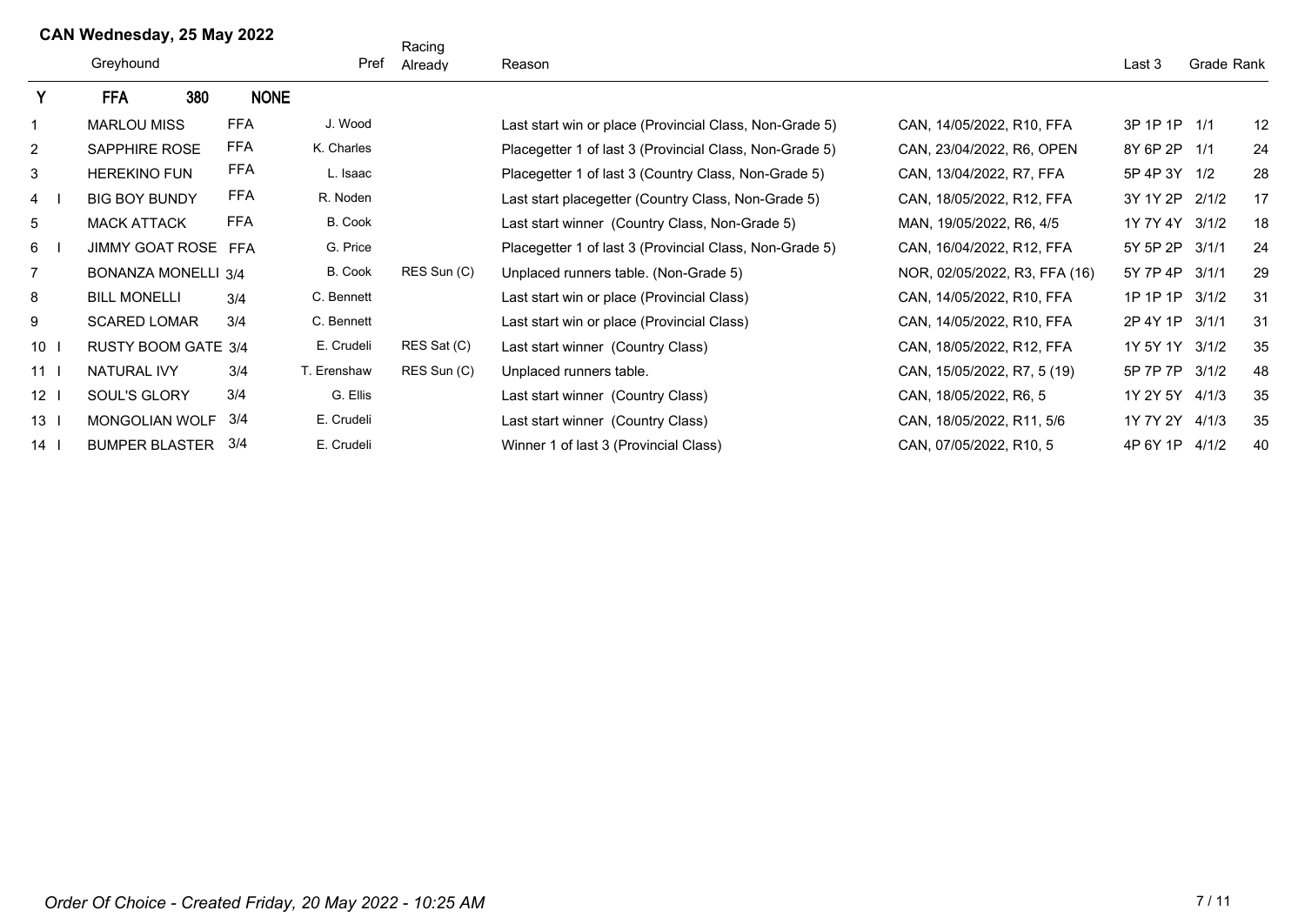|    | CAN Wednesday, 25 May 2022 |     |             |                 | Racing      |                                             |                                |                 |            |                |
|----|----------------------------|-----|-------------|-----------------|-------------|---------------------------------------------|--------------------------------|-----------------|------------|----------------|
|    | Greyhound                  |     |             | Pref            | Already     | Reason                                      |                                | Last 3          | Grade Rank |                |
|    | LS <sub>6</sub>            | 380 | <b>NONE</b> |                 |             |                                             |                                |                 |            |                |
|    | <b>BAD DESIRE</b>          |     | (20)        | K. Charles 1    |             | Last start placegetter (Country Class)      | MAN, 19/05/2022, R9, 5/6       | 3Y 3Y 6P 6/1    |            | 6              |
|    | <b>DOCTTY</b>              |     | م مصدر      | سم              |             | Laot olan placegetter (Ocami y Olaoo)       |                                | 311.031.031.014 |            |                |
| 3  | <b>INCREDIBLE WILMA</b>    |     | (10)        | F. Farrell 1    |             | Reserve greyhound (Country Class, Non-Heat) | CAN, 18/05/2022, R11, 5/6      | 5Y 6Y 6Y 6/1    |            | $\overline{7}$ |
| 4  | <b>PROVIDER</b>            |     | (10)        | M. Leach 1      |             | Reserve greyhound (Country Class, Non-Heat) | CAN, 18/05/2022, R11, 5/6      | 7Y 7P 7Y 6/1    |            | $\overline{7}$ |
| 5  | <b>SETTLE GRETEL</b>       |     | (R)         | T. Gummow       | Mon (C)     | Greyhounds dropping a grade (Country Class) | CAN, 15/05/2022, R12, 5/6      | 5Y 5Y 3Y 6/1    |            | 8              |
| 6  | <b>SMITHY KEEPING</b>      |     | (36)        | B. Cook         | RES Sun (C) | Placegetter 1 of last 3 (Country Class)     | CAN, 15/05/2022, R12, 5/6      | 6Y 2Y 4Y 6/1    |            | 24             |
|    | PRIME ROCKET               |     | (21)        | M. Stewart      | Sun (C)     | Placegetter 1 of last 3 (Country Class)     | CAN, 09/05/2022, R3, LS6       | 6Y 2Y 5Y 6/1    |            | 24             |
| 8  | <b>BELLA SUNSET</b>        |     | (20)        | E. Crudeli 1    |             | Placegetter 1 of last 3 (Country Class)     | CAN, 04/05/2022, R12, 6        | 5Y 6Y 3Y 6/1    |            | 24             |
| 9  | TEENAGE RAMPAGE (18)       |     |             | C. Bennett 1    |             | Last Start Date (Non-Heat)                  | CAN, 24/04/2022, R10, 5/6 (21) | 8Y 7Y 6Y 6/1    |            | 25             |
| 10 | YOU'RE KIDDING             |     | (27)        | C. Bainbridge 1 |             | Last Start Date (Non-Heat)                  | CAN, 18/05/2022, R9, 6 (19)    | 8Y 4Y 7Y 6/1    |            | 25             |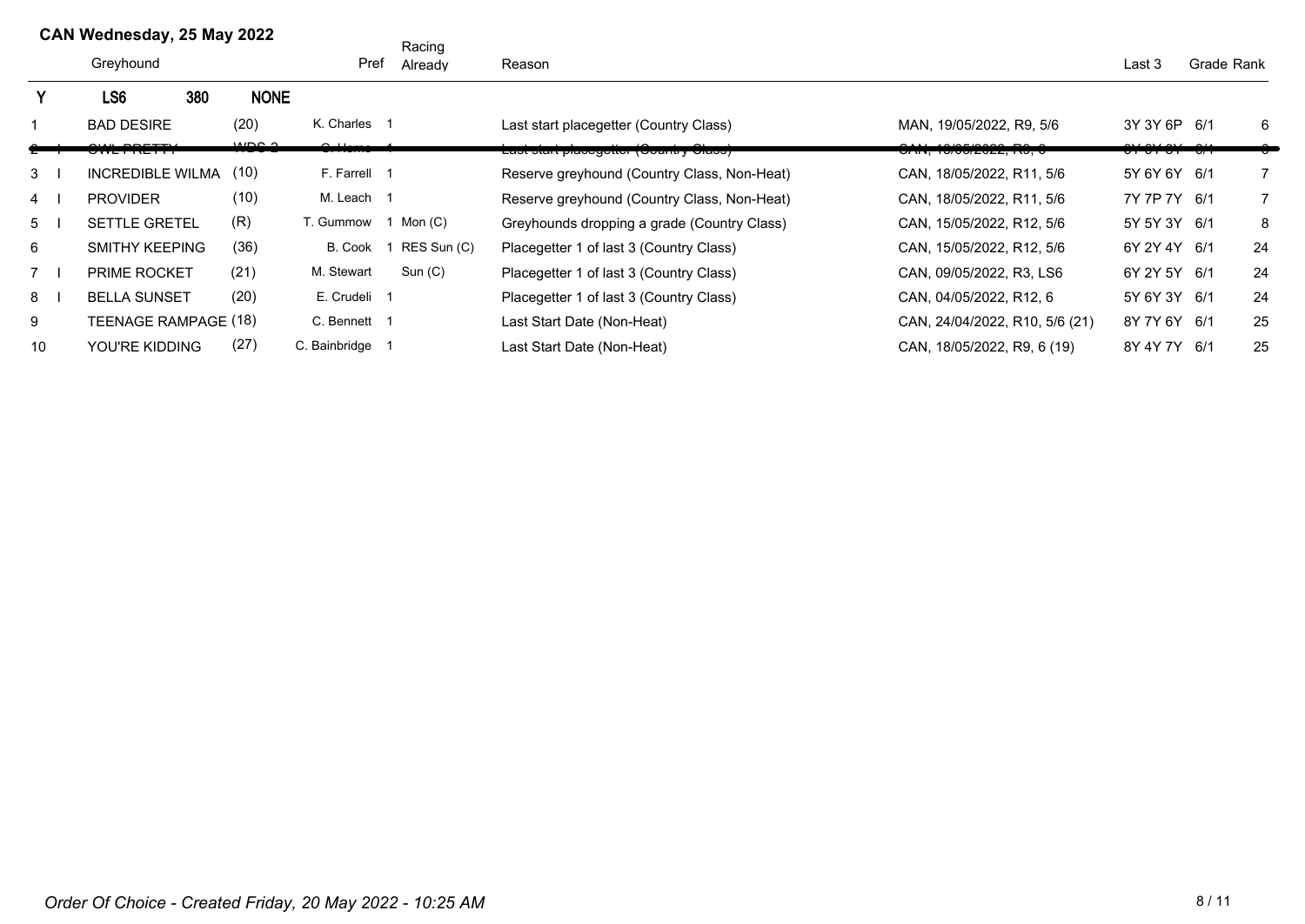|   | CAN Wednesday, 25 May 2022                     |     |             |                                                                                                             | Racing  |                                                                                                |                                                                            |                                                                    |            |               |
|---|------------------------------------------------|-----|-------------|-------------------------------------------------------------------------------------------------------------|---------|------------------------------------------------------------------------------------------------|----------------------------------------------------------------------------|--------------------------------------------------------------------|------------|---------------|
|   | Greyhound                                      |     |             | Pref                                                                                                        | Already | Reason                                                                                         |                                                                            | Last 3                                                             | Grade Rank |               |
| v | <b>MDN</b>                                     | 380 | <b>NONE</b> |                                                                                                             |         |                                                                                                |                                                                            |                                                                    |            |               |
|   | <b>WITADDIA LEAFUR</b><br>,,,,,,,,,,,,,,,,,,,, |     |             | $\bigcap_{n=1}^{\infty}$ $\bigcap_{n=1}^{\infty}$ and $\bigcap_{n=1}^{\infty}$<br><del>.</del>              |         | $-104 - 40 - 12 = 0$<br>Ladi Dian Dalo (11011 110ai)                                           | $QABI$ 40/05/0000 DO MDN (45)<br><del>0. , 10.00.2022, 1.2, MDN (107</del> | AYENIN<br><del>11 01 01 1111 1</del>                               |            | ൶<br>---      |
|   | A A UUTE BETI T U U R A<br>$\sim$              |     |             | $\mathbf{A}$ $\mathbf{A}$ $\mathbf{A}$ $\mathbf{A}$ $\mathbf{A}$ $\mathbf{A}$ $\mathbf{A}$<br>11.9911191917 |         | $\mathbf{r}$ and $\mathbf{r}$ and $\mathbf{r}$ and $\mathbf{r}$<br>Last Utait Date (Holf Toat) | V(T, T, T, T)                                                              | $\Delta t$ $\Delta t$ $\Delta t$ $\Delta t$<br><u>ULTIUL IVIII</u> |            | $\sim$<br>--- |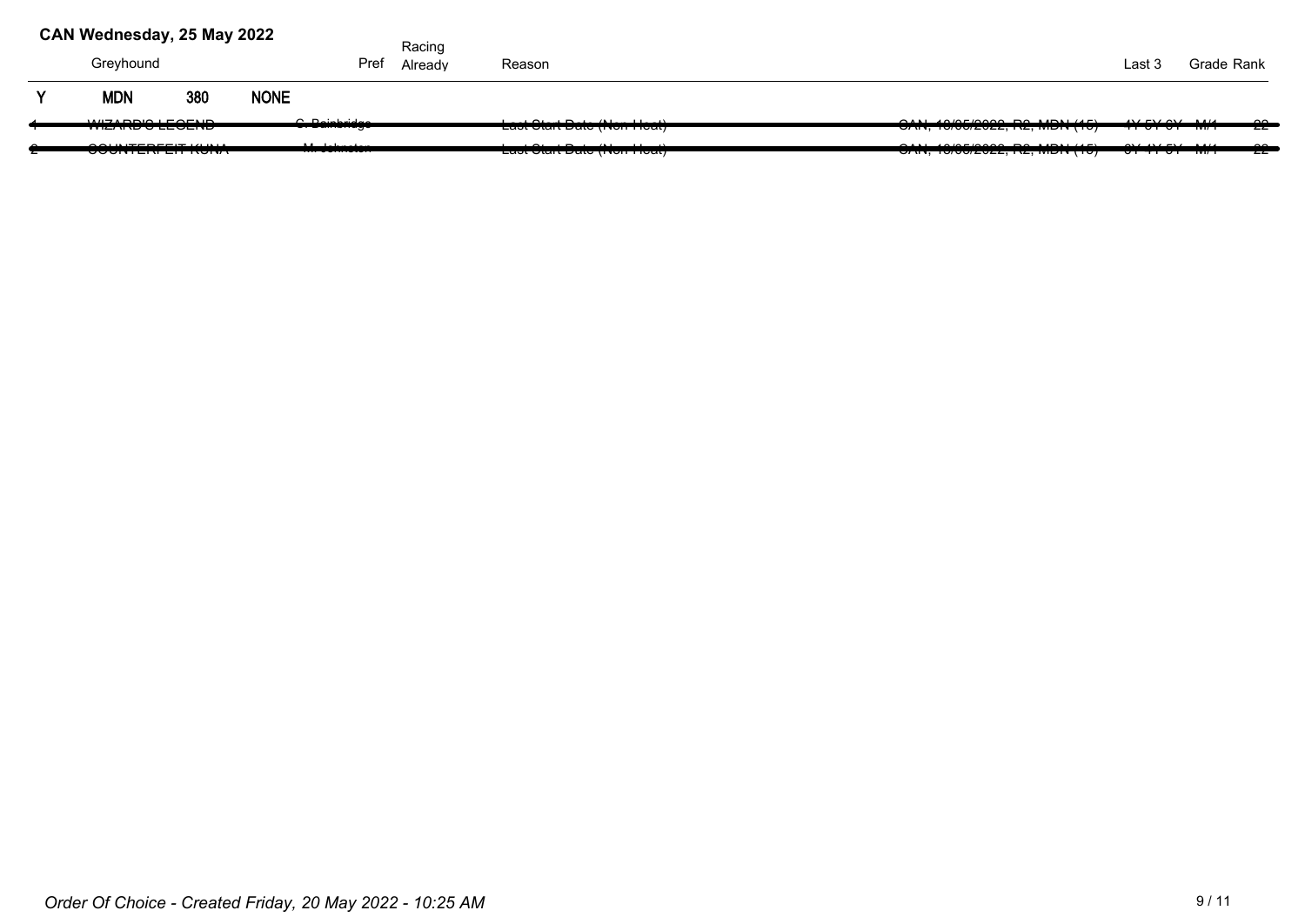|                | CAN Wednesday, 25 May 2022 |                            |     |             |                    | Racing      |                                            |                                                                 |                    |            |     |
|----------------|----------------------------|----------------------------|-----|-------------|--------------------|-------------|--------------------------------------------|-----------------------------------------------------------------|--------------------|------------|-----|
|                |                            | Greyhound                  |     |             | Pref               | Already     | Reason                                     |                                                                 |                    | Grade Rank |     |
|                |                            | <b>NOV</b>                 | 380 | <b>NONE</b> |                    |             |                                            |                                                                 |                    |            |     |
|                |                            | <b>SPENDING KUNA</b>       |     |             | M. Johnston        |             | Last start winner (Country Class)          | CAN, 18/05/2022, R2, MDN                                        | 1Y                 | 5/2/3      | 3   |
| $2 \mid$       |                            | <b>WRECK IT RHONDA</b>     |     |             | E. Crudeli 1       |             | Winner 1 of last 3 (Country Class)         | CAN, 04/05/2022, R3, NOV                                        | 8Y 6Y 1Y           | 5/2/3      | 14  |
| 3              |                            | <b>DIESEL KUNA</b>         |     |             | M. Johnston        |             | Winner 1 of last 3 (Country Class)         | CAN, 11/05/2022, R11, MDN                                       | 6Y 1Y 3Y           | 5/2/3      | 14  |
| 4              |                            | <b>CHASING PEARLS</b>      |     |             | J. Carmody         |             | Placegetter 2 of last 3 (Country Class)    | CAN, 27/04/2022, R3, NOV                                        | 4Y 2Y 2Y           | 5/2/3      | 20  |
| 5 <sup>5</sup> |                            | <b>BUTTERFLY ALI</b>       |     |             | M. Stewart         | RES Sun (C) | Placegetter 1 of last 3 (Provincial Class) | CAN, 08/05/2022, R8, NOV                                        | 4P 2P 5Y           | 5/2/3      | 23  |
| 6              |                            | SIMPLE DIMPLE              |     |             | T. Gummow          |             | Last Start Date (Non-Heat)                 | CAN, 08/05/2022, R5, NOV (14)                                   | 4P 6Y 4P           | 5/2/3      | 25  |
|                |                            | 2018 - 11 11 11 10 11 11 1 |     |             | <del>- Touao</del> |             | ∟מסו טומת טמוט (חשור וטמו)                 | <del>טו זי, וטו טשובעבב, ו <i>ז</i>ו, ויו ע</del> ר <i>ן</i> וט | <del>,,,,,,,</del> | ᠊ᠳ᠌᠌᠌ᠽᠠᠣ   | -25 |
| 8              |                            | <b>QUIZ MASTER</b>         |     |             | B. Mcpherson 1     |             | Last Start Date (Non-Heat)                 | CAN, 18/05/2022, R5, NOV (18)                                   | 8C 5C 5Y 5/2/3     |            | 25  |
| 9              |                            | OH PLEASE                  |     |             | B. Mcpherson       |             | Last Start Date (Non-Heat)                 | CAN, 18/05/2022, R1, NOV (22)                                   | 8Y 7Y 7P           | 5/2/2      | 25  |